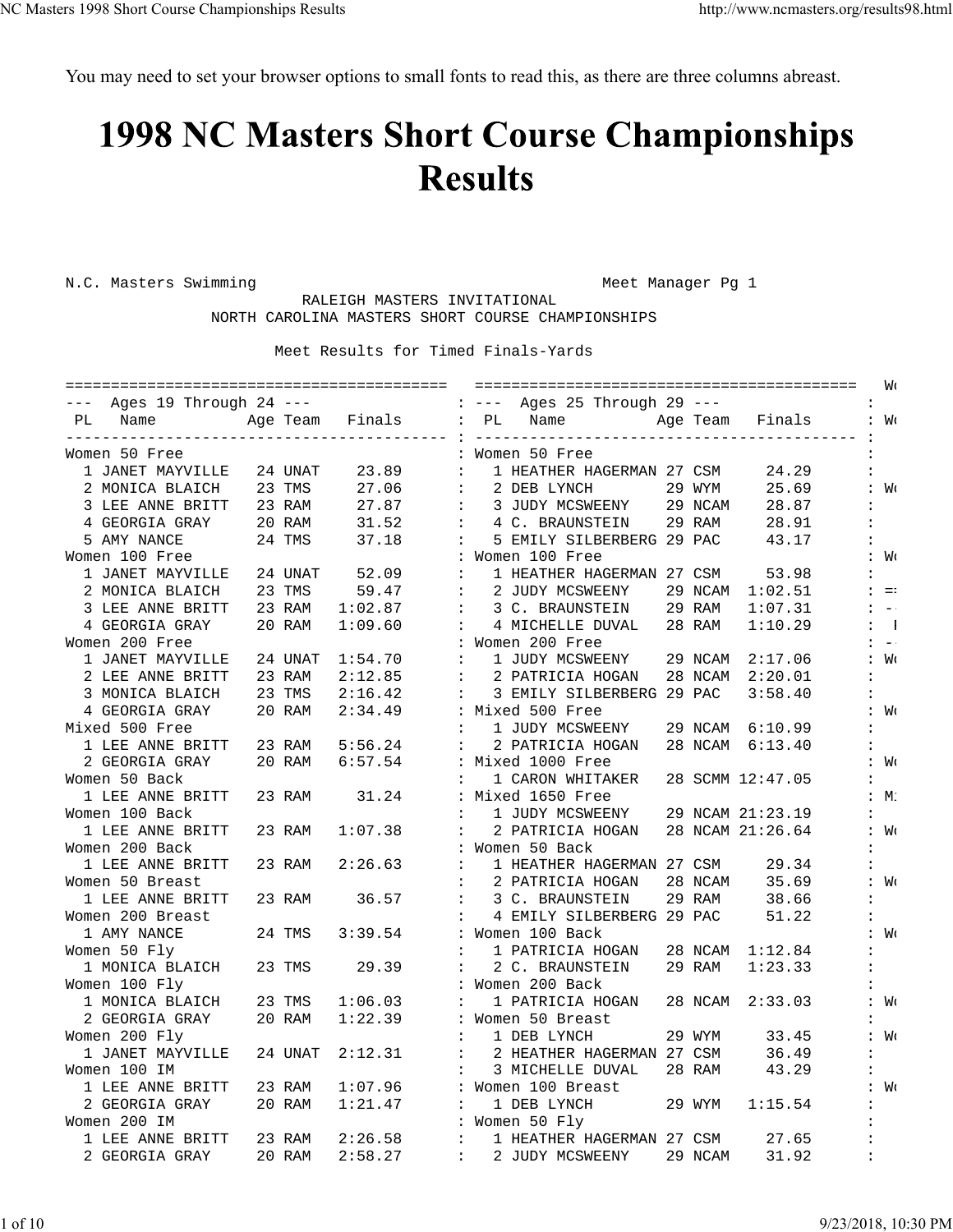|                                                  |                                     | 3 MICHELLE DUVAL 28 RAM 36.24                                                                                                                            |        |                   |                                                                |
|--------------------------------------------------|-------------------------------------|----------------------------------------------------------------------------------------------------------------------------------------------------------|--------|-------------------|----------------------------------------------------------------|
|                                                  |                                     | : Women 100 Fly                                                                                                                                          |        |                   |                                                                |
|                                                  |                                     | 1 DEB LYNCH 29 WYM $1:06.87$<br>$\mathbf{1}$                                                                                                             |        |                   | $\sim$ 1                                                       |
|                                                  |                                     | : 2 JUDY MCSWEENY 29 NCAM 1:11.72                                                                                                                        |        |                   |                                                                |
|                                                  |                                     | : 3 CARON WHITAKER                                                                                                                                       |        | 28 SCMM 1:11.99 : |                                                                |
|                                                  |                                     |                                                                                                                                                          |        |                   |                                                                |
| N.C. Masters Swimming                            |                                     | Meet Manager Pg 2                                                                                                                                        |        |                   |                                                                |
|                                                  | RALEIGH MASTERS INVITATIONAL        |                                                                                                                                                          |        |                   |                                                                |
|                                                  |                                     | NORTH CAROLINA MASTERS SHORT COURSE CHAMPIONSHIPS                                                                                                        |        |                   |                                                                |
|                                                  |                                     |                                                                                                                                                          |        |                   |                                                                |
|                                                  | Meet Results for Timed Finals-Yards |                                                                                                                                                          |        |                   |                                                                |
|                                                  |                                     |                                                                                                                                                          |        |                   |                                                                |
|                                                  |                                     | 1 SUE HAUGH 36 RAM 1:08.48                                                                                                                               |        |                   | $=$<br>$1 - 1 - 1 = 0$                                         |
| PL Name Mage Team Finals :                       |                                     | 2 SUSAN BROMMER 37 RAM 1:14.60                                                                                                                           |        |                   | $\sim$ $\sim$ $\sim$ $\sim$ $\sim$ $\sim$                      |
|                                                  |                                     |                                                                                                                                                          |        | 1:22.03           | $\mathcal{L}^{\text{max}}(\mathcal{L}^{\text{max}})$ . The set |
| Women 50 Free                                    |                                     | 4 KAREN TALLMADGE 35 VMST 1:22.67 : Wo<br>$\mathbf{1}$                                                                                                   |        |                   |                                                                |
| 1 SUE HAUGH<br>36 RAM                            |                                     | 27.44 : 5 SUSAN LIGON 38 TGM 1:33.09                                                                                                                     |        |                   |                                                                |
| 2 SUSAN NESTOR 36 CSM                            |                                     |                                                                                                                                                          |        |                   |                                                                |
| 3 PATTY TISKA 38 TMS                             |                                     |                                                                                                                                                          |        |                   |                                                                |
| 4 WENDY CRITTENDON 39 CSM                        |                                     | 29.49 : - MARGIE SPRINGER 37 RAM DQ : W(<br>30.69 : Women 200 IM :<br>31.73 : 1 SUE HAUGH 36 RAM 2:25.39 : W(                                            |        |                   |                                                                |
| 38 TGM<br>5 SUSAN LIGON                          |                                     | 34.26 : 2 SUSAN BROMMER 37 RAM 2:39.66                                                                                                                   |        |                   | <b>Contractor</b>                                              |
| Women 100 Free                                   |                                     |                                                                                                                                                          |        |                   |                                                                |
| 1 SUSAN NESTOR 36 CSM                            |                                     | 1:07.20 : --- Ages 40 Through 44 ---                                                                                                                     |        |                   |                                                                |
| 2 BETTE FREDERICK 38 CSM                         |                                     | $1:16.00$ : PL Name $\overline{A}$ Age Team Finals : M.                                                                                                  |        |                   |                                                                |
| 3 SUSAN LIGON                                    | 38 TGM<br>1:19.61                   |                                                                                                                                                          |        |                   |                                                                |
| 4 WENDY CRITTENDON 39 CSM                        |                                     | $1:19.77$ : Women 50 Free                                                                                                                                |        |                   | :M                                                             |
| Women 200 Free                                   |                                     | : 1 MIRIAM SUTTON 40 SCMM 31.89                                                                                                                          |        |                   | $\mathbf{L}$                                                   |
| 1 SUSAN NESTOR 36 CSM                            |                                     | 2:35.87 : 2 B. SEABORN 41 TGM 33.44 : M.                                                                                                                 |        |                   |                                                                |
| 2 KAREN TALLMADGE 35 VMST                        |                                     | 2:41.08 : 3 MARY ANN WARNER 42 DAMA 41.94                                                                                                                |        |                   | $\mathbf{1}$                                                   |
| 3 SUSAN LIGON                                    | 38 TGM<br>3:07.99 : Women 100 Free  |                                                                                                                                                          |        |                   | ∶ Wo                                                           |
| 4 BETTE FREDERICK 38 CSM 3:11.40                 |                                     | : 1 JEAN HAAS 40 WMSC 1:05.19<br>: 2 MARY DRIEBEEK 42 NCAM 1:15.26                                                                                       |        |                   | $\mathbf{1}$<br>$\mathcal{I}^{\mathcal{I}}$ .                  |
| Mixed 500 Free                                   |                                     | 1 KAREN TALLMADGE 35 VMST 7:08.98 : 3 B. SEABORN 41 TGM 1:17.31                                                                                          |        |                   | : W <sub>C</sub>                                               |
| Women 50 Back                                    |                                     | : - MIRIAM SUTTON 40 SCMM                                                                                                                                |        | DQ                | $\mathbf{L}$                                                   |
| 1 WENDY CRITTENDON 39 CSM 40.33 : Women 200 Free |                                     |                                                                                                                                                          |        |                   | ∶ Wo                                                           |
| Women 100 Back                                   |                                     |                                                                                                                                                          |        |                   | $\mathbf{L}$                                                   |
|                                                  |                                     | 9 men 100 Back<br>1 KAREN TALLMADGE 35 VMST 1:25.96 : 2 MARY DRIEBEEK 42 NCAM 2:52.54<br>2 WENDY CRITTENDON 39 CSM 1:36.26 : 3 B. SEABORN 41 TGM 2:58.88 |        |                   | $\colon W_0$                                                   |
|                                                  |                                     |                                                                                                                                                          |        |                   | $\mathbf{L}$                                                   |
| Women 200 Back                                   |                                     | $\colon$ 4 MARY ANN WARNER 42 DAMA $3:17.74$                                                                                                             |        |                   |                                                                |
| 1 KAREN TALLMADGE 35 VMST 3:03.47                |                                     | : Mixed 500 Free                                                                                                                                         |        |                   | $\ddot{\phantom{0}}$                                           |
| Women 50 Breast                                  |                                     | 1 MIRIAM SUTTON 40 SCMM 6:43.31                                                                                                                          |        |                   | : W <sub>C</sub>                                               |
| 1 SUSAN BROMMER 37 RAM 37.64                     |                                     | : Mixed 1650 Free                                                                                                                                        |        |                   | $\mathbf{L}$                                                   |
| 2 BETTE FREDERICK 38 CSM                         | 39.55<br><b>Contractor</b>          | 1 MIRIAM SUTTON 40 SCMM 23:12.64                                                                                                                         |        |                   | $\mathbf{L}$                                                   |
| 3 KAREN TALLMADGE 35 VMST                        | 39.88                               | 2 G. WALDBAUER<br>$\sim 100$ km s $^{-1}$                                                                                                                |        | 40 DAMA 24:02.66  |                                                                |
| 4 SUSAN NESTOR                                   | 36 CSM<br>40.29                     | : Women 50 Back                                                                                                                                          |        |                   | : W <sub>C</sub>                                               |
| 5 WENDY CRITTENDON 39 CSM                        | 44.05                               | 1 B. SEABORN<br>$\mathbf{1}$                                                                                                                             |        | 41 TGM 44.74      | $\ddot{\phantom{a}}$                                           |
| 6 SUSAN LIGON                                    | 38 TGM<br>46.44                     | : Women 100 Back                                                                                                                                         |        |                   | $\mathbf{L}$                                                   |
| Women 100 Breast<br>1 SUSAN BROMMER              | 37 RAM<br>1:21.57                   | : 1 MARY DRIEBEEK 42 NCAM 1:31.07<br>: 2 PAULA MICHALAK 43 WMSC 1:48.71<br>$\sim 1000$ km s $^{-1}$                                                      |        |                   | $\mathbf{I}$<br>$\colon W$                                     |
| 2 SUSAN NESTOR 36 CSM                            | 1:26.58                             | : Women 50 Breast                                                                                                                                        |        |                   | $\mathbf{I}$                                                   |
| 3 KAREN TALLMADGE 35 VMST                        | 1:27.35                             | $\sim$ $\sim$<br>1 B. SEABORN                                                                                                                            | 41 TGM | 46.57             | $\mathbb{E}[\mathcal{E}^{\text{max}}]$                         |
| 4 BETTE FREDERICK 38 CSM                         | 1:28.50                             | : Women 100 Breast                                                                                                                                       |        |                   | : W <sub>C</sub>                                               |
| 5 SUSAN LIGON                                    | 38 TGM<br>1:48.71                   | 1 B. SEABORN<br>$\mathbf{1}$                                                                                                                             | 41 TGM | 1:42.90           | $\mathbf{1}$                                                   |
| Women 200 Breast                                 |                                     | : Women 50 Fly                                                                                                                                           |        |                   | : W <sub>C</sub>                                               |
| 1 SUSAN BROMMER                                  | 37 RAM<br>2:53.63                   | 1 B. SEABORN<br>$\mathbf{1}$ , $\mathbf{1}$                                                                                                              | 41 TGM | 39.85             | $\mathbf{1}$ , $\mathbf{1}$                                    |
| 2 SUSAN NESTOR                                   | 3:06.02<br>36 CSM                   | : Women 100 IM                                                                                                                                           |        |                   | : W <sub>C</sub>                                               |
| 3 KAREN TALLMADGE 35 VMST                        | $3:10.16$ :                         | 1 B. SEABORN 41 TGM 1:30.90                                                                                                                              |        |                   | $\mathbb{C}^{\mathbb{Z}}$                                      |
| 4 BETTE FREDERICK 38 CSM                         | 3:19.37                             | $\sim 100$<br>2 MARY ANN WARNER 42 DAMA 1:42.87                                                                                                          |        |                   | $\ddot{\phantom{a}}$                                           |
| Women 50 Fly                                     | $\ddot{\phantom{a}}$                |                                                                                                                                                          |        |                   |                                                                |
| 1 SUE HAUGH                                      | $\ddot{\cdot}$<br>36 RAM<br>30.20   |                                                                                                                                                          |        |                   |                                                                |
| 2 SUSAN BROMMER 37 RAM                           | $\ddot{\cdot}$<br>33.76             |                                                                                                                                                          |        |                   | $\ddot{\cdot}$                                                 |
| 3 PATTY TISKA 38 TMS                             | 34.78                               |                                                                                                                                                          |        |                   |                                                                |
| 4 SUSAN LIGON 38 TGM                             | 42.95                               |                                                                                                                                                          |        |                   |                                                                |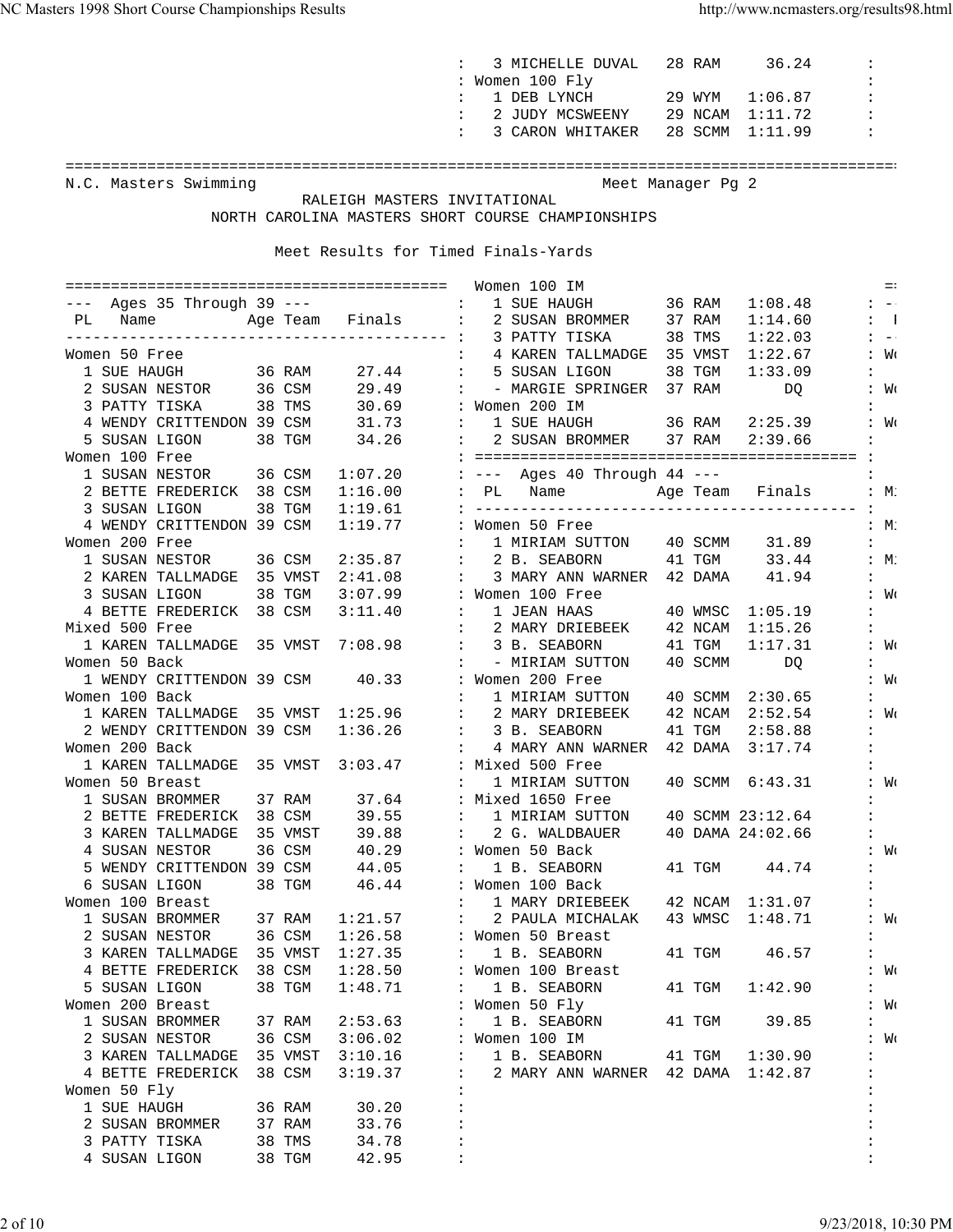N.C. Masters Swimming and Meet Manager Pg 3

 RALEIGH MASTERS INVITATIONAL NORTH CAROLINA MASTERS SHORT COURSE CHAMPIONSHIPS

Meet Results for Timed Finals-Yards

| Women 200 IM                                        |         |                         | Women 200 IM                                                       | W٢                                           |
|-----------------------------------------------------|---------|-------------------------|--------------------------------------------------------------------|----------------------------------------------|
|                                                     |         |                         | 1 FRANCES SHEPHERD 48 RACY 3:17.70 : 1 CATHY COLE 51 NCAM 4:08.81  |                                              |
| Women 400 IM                                        |         |                         |                                                                    |                                              |
|                                                     |         |                         | 1 FRANCES SHEPHERD 48 RACY 7:06.68 : --- Ages 55 Through 59 ---    | : Wo                                         |
|                                                     |         |                         |                                                                    |                                              |
| $---$ Ages 50 Through 54 $---$                      |         |                         |                                                                    |                                              |
| PL Name Mage Team Finals : Women 50 Free            |         |                         |                                                                    |                                              |
|                                                     |         |                         |                                                                    | 57 RAM 34.43<br>$\ddot{\phantom{a}}$         |
| Women 50 Free                                       |         |                         | : 2 ALICE JONES                                                    | 59 RAM 36.43                                 |
| 1 JEANNIE MITCHELL 51 MMM 31.88                     |         |                         | : Women 100 Free                                                   | : Mo                                         |
| 2 PAMELA WINGERTER 53 MARY 32.81                    |         | $\sim$ 100 $\sim$       | 1 CEIL BLACKWELL                                                   | 57 RAM 1:19.72                               |
| 3 CATHY COLE<br>51 NCAM                             |         | 43.49 : Mixed 500 Free  |                                                                    | : W <sub>C</sub>                             |
| 4 S.A.M. BROOKS 54 NCAM                             |         | 46.00                   | : 1 D. VANDENBROEK                                                 | 56 NCAM 10:09.23                             |
| Women 100 Free                                      |         |                         | : Mixed 1650 Free                                                  |                                              |
| 1 JEANNIE MITCHELL 51 MMM 1:11.59                   |         |                         | 1 D. VANDENBROEK                                                   | 56 NCAM 33:56.15<br>: W <sub>C</sub>         |
| 2 PAMELA WINGERTER 53 MARY 1:13.92                  |         |                         | : Women 50 Back                                                    |                                              |
| 3 CATHY COLE<br>51 NCAM                             |         | 1:39.29                 | 1 CEIL BLACKWELL<br>57 RAM                                         | 40.47                                        |
| 4 S.A.M. BROOKS 54 NCAM                             |         | 2:00.46                 | : Women 100 Back                                                   | : W <sub>C</sub>                             |
| Women 200 Free                                      |         |                         | 1 CEIL BLACKWELL<br>57 RAM                                         | 1:27.63                                      |
| 1 PAMELA WINGERTER 53 MARY 2:48.47                  |         |                         | : Women 200 Back                                                   | : W <sub>C</sub>                             |
| 2 CATHY COLE                                        |         | 51 NCAM 3:33.02         | 1 CEIL BLACKWELL<br>57 RAM                                         | 3:11.00                                      |
| Mixed 500 Free                                      |         |                         | : Women 50 Breast                                                  | : W <sub>C</sub>                             |
| 1 JEANNIE MITCHELL 51 MMM                           |         | 7:11.79                 | : 1 ALICE JONES<br>59 RAM                                          | 45.03                                        |
| Women 50 Back                                       |         |                         | : 2 DAWN STROUPE<br>59 RAM                                         | 47.37                                        |
| 1 JEANNIE MITCHELL 51 MMM 35.37                     |         |                         | 3 RHEA WILKINS<br>57 RAM                                           | 50.59<br>: W <sub>C</sub>                    |
| 2 PAMELA WINGERTER 53 MARY 39.91                    |         |                         | : Women 100 Breast                                                 |                                              |
| 3 S.A.M. BROOKS 54 NCAM 1:00.29                     |         |                         | 1 DAWN STROUPE<br>59 RAM                                           | 1:43.44<br>$\frac{1}{2}$ = $\frac{1}{2}$     |
| 4 CATHY COLE                                        |         | 51 NCAM 1:02.65         | : Women 200 Breast                                                 | $\mathbf{1} \quad -1$                        |
| Women 100 Back                                      |         |                         | 1 DAWN STROUPE<br>59 RAM                                           | 3:36.69<br>$\mathbf{1}$                      |
| 1 JEANNIE MITCHELL 51 MMM 1:15.80                   |         |                         | : Women 50 Fly                                                     | $1 - 1$                                      |
| 2 PAMELA WINGERTER 53 MARY 1:28.36                  |         |                         | : 1 ALICE JONES                                                    | : W <sub>C</sub>                             |
| Women 200 Back                                      |         |                         | 2 RHEA WILKINS                                                     | 59 RAM 43.53<br>57 RAM 48.62<br>$\mathbf{1}$ |
| 1 JEANNIE MITCHELL 51 MMM 2:48.53                   |         |                         | : Women 100 Fly                                                    | : W <sub>C</sub>                             |
| Women 50 Breast                                     |         |                         | 1 DAWN STROUPE<br>59 RAM                                           | 1:47.27                                      |
| 1 PAMELA WINGERTER 53 MARY                          |         | 41.67 : Women 100 IM    |                                                                    | : W <sub>C</sub>                             |
| 2 S.A.M. BROOKS                                     | 54 NCAM | 56.84                   | : 1 CEIL BLACKWELL<br>57 RAM                                       | 1:25.30                                      |
| 3 CATHY COLE<br>51 NCAM                             |         | 58.02                   | : 2 DAWN STROUPE<br>59 RAM                                         | 1:37.31<br>: W <sub>C</sub>                  |
| Women 100 Breast                                    |         |                         | : 3 ALICE JONES<br>59 RAM                                          | 1:38.57                                      |
| 1 PAMELA WINGERTER 53 MARY 1:36.47 : 4 RHEA WILKINS |         |                         | 57 RAM                                                             | : W <sub>C</sub><br>1:44.05                  |
| 2 CATHY COLE                                        | 51 NCAM | 2:02.36                 | : Women 200 IM                                                     |                                              |
| 3 S.A.M. BROOKS 54 NCAM                             |         | 2:11.47                 | : 1 DAWN STROUPE 59 RAM                                            | 3:38.11<br>$\frac{1}{2}$ = $\frac{1}{2}$     |
| Women 200 Breast                                    |         |                         | : Women 400 IM                                                     | $\frac{1}{2}$ = $\frac{1}{2}$                |
| 1 PAMELA WINGERTER 53 MARY 3:25.76                  |         |                         | 1 DAWN STROUPE 59 RAM 7:46.90                                      | $\mathbf{1}$                                 |
| Women 50 Fly                                        |         |                         |                                                                    |                                              |
| 1 PAMELA WINGERTER 53 MARY 37.27                    |         |                         | : --- Ages 60 Through 64 ---                                       | $\mathbf{H} \cdot$                           |
| 2 JEANNIE MITCHELL 51 MMM                           |         | 38.48                   | PL Name<br>Age Team                                                | Finals                                       |
| Women 100 IM                                        |         |                         | ___________________________________<br>$- - - - - - - -$           |                                              |
| 1 JEANNIE MITCHELL 51 MMM 1:20.59                   |         |                         | : Women 50 Free                                                    |                                              |
| 2 PAMELA WINGERTER 53 MARY 1:24.81                  |         | $\langle \cdot \rangle$ |                                                                    |                                              |
| 3 CATHY COLE<br>51 NCAM                             |         | 1:55.43                 | : 1 JOHNNIE DETRICK 62 VMST 31.83<br>: 2 SALLY NEWELL 60 RAM 33.41 |                                              |
| 4 S.A.M. BROOKS 54 NCAM 1:58.69                     |         |                         | : 3 BARBARA SEATON 60 NCAM 35.24                                   |                                              |
|                                                     |         |                         |                                                                    |                                              |

============================================================================================

N.C. Masters Swimming Meet Manager Pg 4

 RALEIGH MASTERS INVITATIONAL NORTH CAROLINA MASTERS SHORT COURSE CHAMPIONSHIPS

3 of 10 9/23/2018, 10:30 PM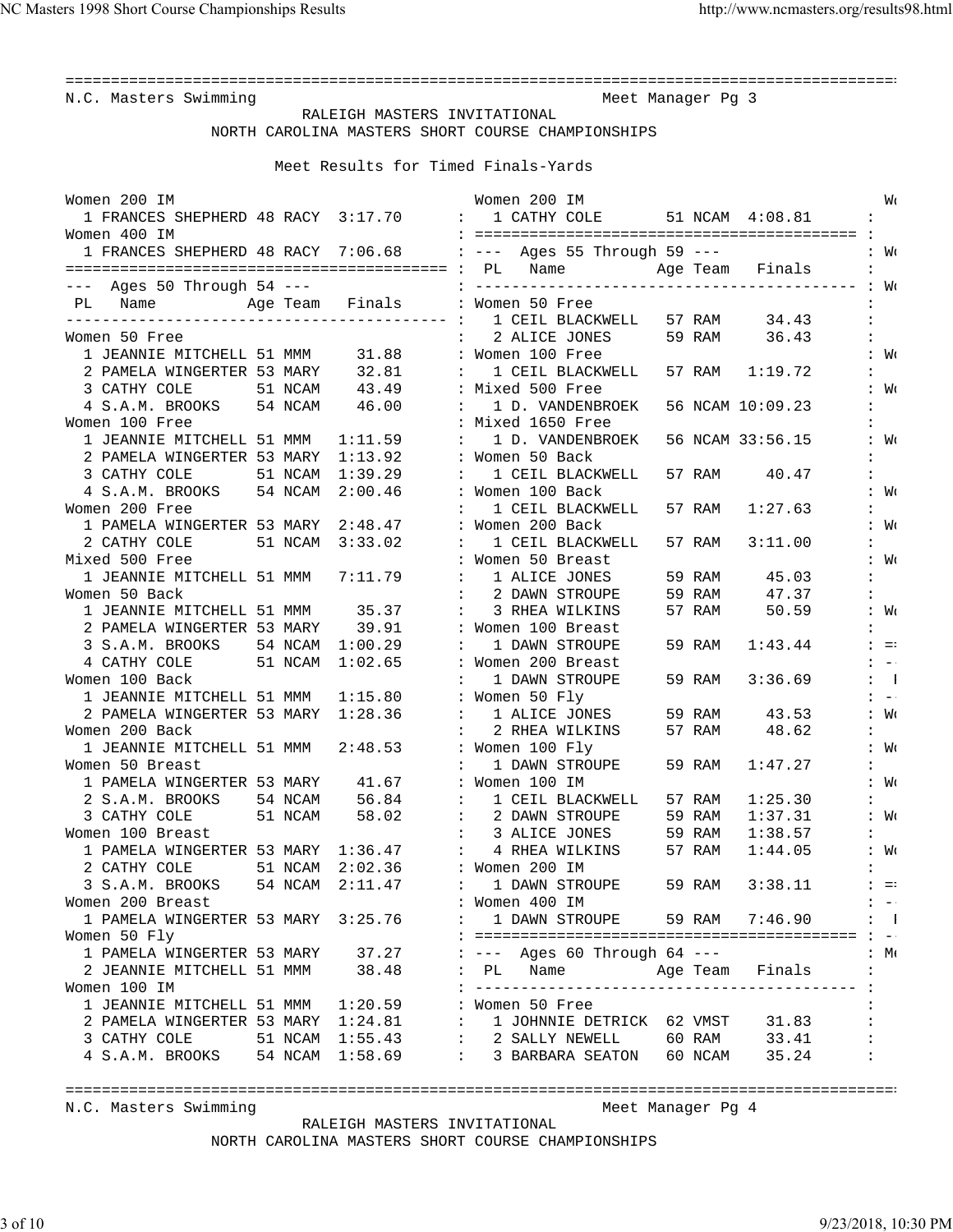| Men 100 Free                                                   |         |                                     |                                            | Mixed 1650 Free                                                       |         |                 | М.                  |
|----------------------------------------------------------------|---------|-------------------------------------|--------------------------------------------|-----------------------------------------------------------------------|---------|-----------------|---------------------|
| 1 JASON CROWDER                                                | 23 RAM  | 51.23                               | $\mathbf{r}$                               | 1 WAREN SAMBERG                                                       |         | 25 RAM 25:43.63 |                     |
| 2 MARC WITTMEYER                                               | 22 RAM  | 55.79                               |                                            | : Men 50 Back                                                         |         |                 | :M:                 |
| 3 JASON GLAZENER                                               |         | 20 UNAT 59.73                       | $\mathbb{R}^2$                             | 1 KURT SPRENGER                                                       | 28 VMST | 26.48           |                     |
| 4 WALTER BRADLEY                                               | 21 RAM  | 1:02.30                             |                                            | 2 ANDY FARRELL                                                        | 27 UNAT | 27.47           |                     |
| Men 200 Free                                                   |         |                                     |                                            | : Men 100 Back                                                        |         |                 |                     |
| 1 JAMES CROW                                                   |         | 23 RAM 2:15.56                      | $\mathbf{L}$                               | 1 KURT SPRENGER                                                       | 28 VMST | 56.41           |                     |
| 2 JASON GLAZENER                                               |         | 20 UNAT 2:16.93                     |                                            | : 2 ANDY FARRELL                                                      | 27 UNAT | 58.04           |                     |
| Mixed 500 Free                                                 |         |                                     |                                            | : Men 200 Back                                                        |         |                 | :M:                 |
| 1 AARON WANDS                                                  |         | 23 NCAM 5:04.20                     |                                            | 1 KURT SPRENGER                                                       | 28 VMST | 2:02.88         |                     |
| 2 JASON GLAZENER                                               |         | 20 UNAT 6:41.87                     |                                            | : Men 50 Breast                                                       |         |                 |                     |
| Mixed 1000 Free                                                |         |                                     | $\ddot{\phantom{a}}$                       | 1 MICHAEL KOLAROV                                                     | 25 RAM  | 30.25           |                     |
| 1 AARON WANDS                                                  |         | 23 NCAM 10:20.00                    | $\mathbf{1}$ , $\mathbf{1}$ , $\mathbf{1}$ | 2 KURT SPRENGER                                                       | 28 VMST | 34.03           |                     |
| Men 50 Back                                                    |         |                                     |                                            | : Men 100 Breast                                                      |         |                 | :M:                 |
| 1 JASON CROWDER                                                | 23 RAM  | 25.39                               | $\ddot{\cdot}$                             | 1 DAN READ                                                            | 25 RAM  | 1:09.52         |                     |
| Men 100 Back                                                   |         |                                     |                                            | : Men 50 Fly                                                          |         |                 |                     |
| 1 JASON CROWDER                                                | 23 RAM  | 54.40                               |                                            | : 1 ANDY FARRELL                                                      | 27 UNAT | 25.87           | :M:                 |
| 2 MARC WITTMEYER                                               | 22 RAM  | 1:01.88                             | $\sim$ 100 $\pm$                           | 2 KURT SPRENGER                                                       | 28 VMST | 26.08           |                     |
| Men 200 Back                                                   |         |                                     |                                            | : Men 100 Fly                                                         |         |                 |                     |
| 1 JASON CROWDER                                                | 23 RAM  | 2:00.11                             | $\mathbf{L}$                               | 1 DAN READ                                                            | 25 RAM  | 59.79           |                     |
|                                                                |         |                                     |                                            | : Men 100 IM                                                          |         |                 |                     |
| Men 50 Breast<br>1 WALTER BRADLEY                              |         | 33.00                               | $\mathbf{L}$                               | 1 KURT SPRENGER                                                       |         |                 |                     |
| 2 JAMES CROW                                                   | 21 RAM  | 34.90                               |                                            |                                                                       | 28 VMST | 1:00.72         | $:M \in \mathbb{R}$ |
|                                                                | 23 RAM  |                                     |                                            | : 2 DAN READ                                                          | 25 RAM  | 1:01.75         |                     |
| Men 100 Breast                                                 |         |                                     | $\mathbf{L}$                               | 3 MICHAEL KOLAROV                                                     | 25 RAM  | 1:03.48         |                     |
| 1 WALTER BRADLEY                                               | 21 RAM  | 1:13.90                             |                                            | : Men 200 IM                                                          |         |                 | $:M \in \mathbb{R}$ |
| 2 JAMES CROW                                                   | 23 RAM  | 1:18.44                             |                                            | : 1 DAN READ                                                          | 25 RAM  | 2:14.75         |                     |
| Men 200 Breast                                                 |         |                                     | $\mathbb{R}^n$                             | 2 MICHAEL KOLAROV                                                     | 25 RAM  | 2:18.11         |                     |
| 1 WALTER BRADLEY                                               | 21 RAM  | 2:39.90                             |                                            | : Men 400 IM                                                          |         |                 | : Mo                |
| Men 200 IM                                                     |         |                                     |                                            | 1 ANDY FARRELL 27 UNAT 4:57.36                                        |         |                 |                     |
| 1 AARON WANDS 23 NCAM 2:11.21                                  |         |                                     |                                            |                                                                       |         |                 |                     |
|                                                                |         |                                     |                                            |                                                                       |         |                 |                     |
| Men 400 IM                                                     |         |                                     |                                            |                                                                       |         |                 | : M(                |
| 1 AARON WANDS                                                  |         | 23 NCAM 4:35.86                     |                                            |                                                                       |         |                 |                     |
|                                                                |         |                                     |                                            |                                                                       |         |                 |                     |
| --- Ages 25 Through 29 ---                                     |         |                                     | $\mathbf{L}$                               | 1 SCOTT FULLER                                                        | 32 RAM  | 22.39           |                     |
| PL Name Age Team Finals : 2 JON MILLER                         |         |                                     |                                            |                                                                       | 30 NCMS | 24.03           | :M:                 |
|                                                                |         |                                     |                                            |                                                                       | 31 SCMM | 24.17           |                     |
| Men 50 Free                                                    |         |                                     | $\sim 1000$                                | 4 JOHN DENISON                                                        | 34 CSM  | 24.37           |                     |
|                                                                |         | 22.91 : Men 100 Free                |                                            |                                                                       |         |                 |                     |
| 1 ANDY FARRELL                                                 | 27 UNAT |                                     |                                            |                                                                       |         |                 |                     |
| 2 KURT SPRENGER 28 VMST                                        |         | 23.21                               |                                            |                                                                       |         | 48.67           |                     |
|                                                                |         | 25.83                               |                                            |                                                                       | 31 SCMM | 52.41           |                     |
| 3 MICHAEL KOLAROV 25 RAM<br>Men 100 Free                       |         |                                     |                                            | : 1 SCOTT FULLER 32 RAM<br>: 2 TIMOTHY STEPPE 31 SCMM<br>3 JON MILLER | 30 NCMS | 53.66           | $\ddot{\cdot}$      |
|                                                                |         | 27 UNAT 49.38                       | $\mathbb{R}^n$                             |                                                                       | 34 CSM  | 53.76           |                     |
| 1 ANDY FARRELL<br>2 KURT SPRENGER 28 VMST 50.84 : Men 200 Free |         |                                     |                                            | 4 JOHN DENISON                                                        |         |                 | $:M \in \mathbb{N}$ |
| 3 MICHAEL KOLAROV 25 RAM 56.64                                 |         |                                     |                                            | : 1 SCOTT FULLER                                                      |         | 1:48.90         |                     |
| Men 200 Free                                                   |         |                                     |                                            | 2 TIMOTHY STEPPE                                                      | 32 RAM  | 31 SCMM 1:53.85 |                     |
| 1 ANDY FARRELL                                                 |         | 27 UNAT 1:50.13                     |                                            | : Mixed 500 Free                                                      |         |                 |                     |
|                                                                |         |                                     | $\ddot{\phantom{a}}$                       |                                                                       |         |                 |                     |
| Mixed 500 Free                                                 |         |                                     |                                            | 1 TIMOTHY STEPPE                                                      |         | 31 SCMM 5:15.38 |                     |
| 1 ANDY FARRELL                                                 |         | 27 UNAT 5:15.47                     |                                            |                                                                       |         | 33 NCAM 5:24.31 |                     |
|                                                                |         |                                     |                                            | : 2 GREG ZOLTNERS<br>: 3 CHRIS HOFFNER                                |         | 33 RACY 5:37.71 |                     |
|                                                                |         |                                     |                                            |                                                                       |         |                 |                     |
|                                                                |         |                                     |                                            |                                                                       |         |                 |                     |
| N.C. Masters Swimming                                          |         |                                     |                                            | Meet Manager Pg 5                                                     |         |                 |                     |
|                                                                |         | RALEIGH MASTERS INVITATIONAL        |                                            |                                                                       |         |                 |                     |
|                                                                |         |                                     |                                            | NORTH CAROLINA MASTERS SHORT COURSE CHAMPIONSHIPS                     |         |                 |                     |
|                                                                |         |                                     |                                            |                                                                       |         |                 |                     |
|                                                                |         | Meet Results for Timed Finals-Yards |                                            |                                                                       |         |                 |                     |
|                                                                |         |                                     |                                            |                                                                       |         |                 |                     |
| Men 400 IM                                                     |         |                                     |                                            | Men 100 Breast                                                        |         |                 | $M_{\rm f}$         |
|                                                                |         |                                     |                                            | 1 GREG ZOLTNERS 33 NCAM 4:45.77 : 1 RUSTY KRETZ                       |         | 36 DAMA 1:01.83 |                     |
| 2 CHRIS HOFFNER                                                |         |                                     |                                            | 33 RACY 5:03.49 : 2 KELLY HOPKINS                                     | 38 PAC  | 1:06.13         |                     |
| $---$ Ages 35 Through 39 $---$                                 |         |                                     | $\mathcal{L}^{\text{max}}$                 | 1 KELLY HOPKINS                                                       | 38 PAC  | 2:31.62         |                     |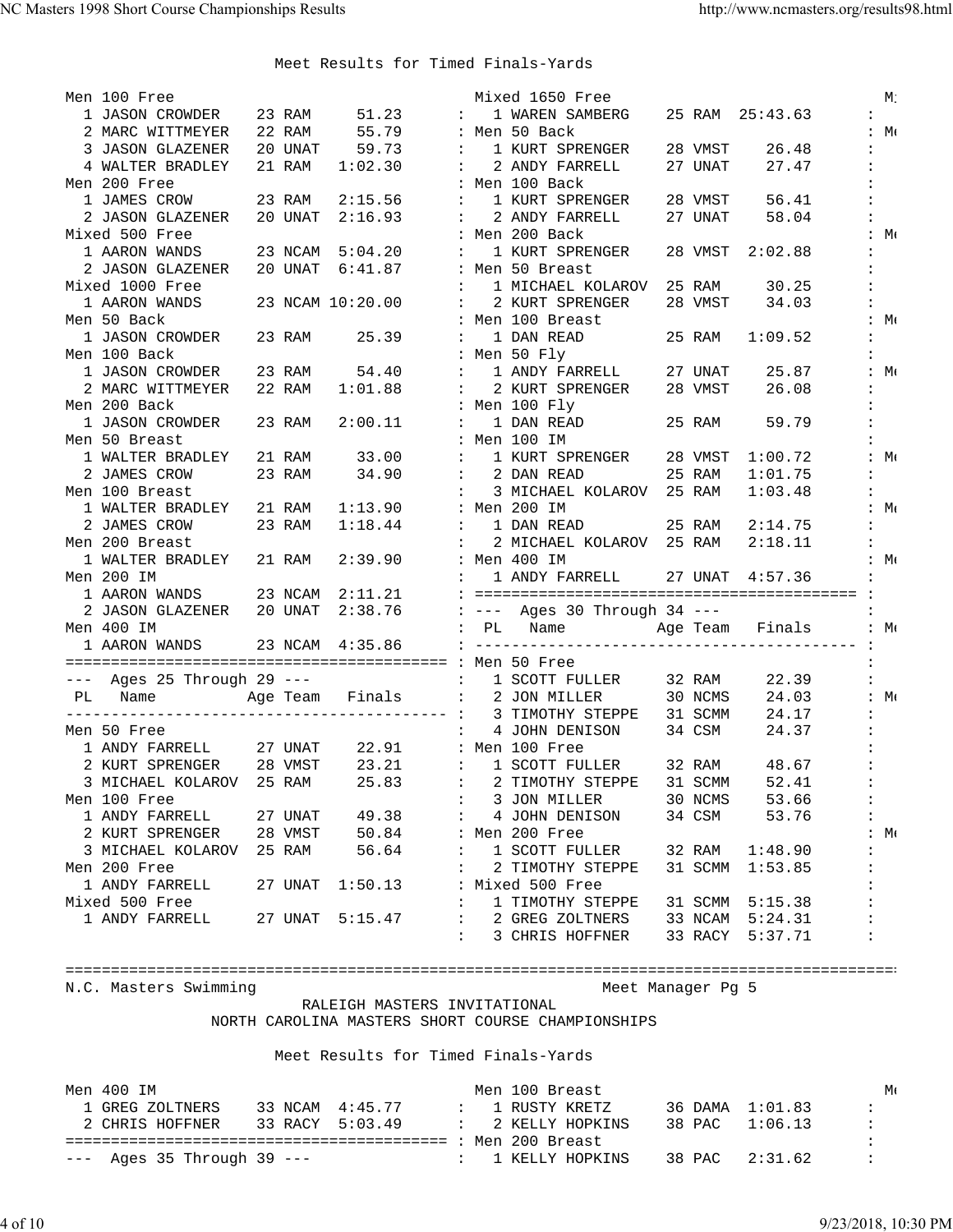| РL | Name              |        |         | Age Team Finals  |                           | $\ddot{\phantom{a}}$        | 2 JAMES ACKER                | 38 MARY | 2:33.51         | $\ddot{\phantom{a}}$ |
|----|-------------------|--------|---------|------------------|---------------------------|-----------------------------|------------------------------|---------|-----------------|----------------------|
|    |                   |        |         |                  | --------- :               |                             | 3 MARK TOMMERDAHL            | 39 NCAM | 2:35.32         |                      |
|    | Men 50 Free       |        |         |                  |                           |                             | : Men 50 Fly                 |         |                 |                      |
|    | 1 RUSTY KRETZ     |        | 36 DAMA | 22.49            | $\mathbb{Z}^{\mathbb{Z}}$ |                             | 1 MICHAEL WENDT              | 35 GCAM | 25.93           |                      |
|    | 2 FRITZ LEHMAN    |        | 39 RAM  | 23.24            | $\mathbf{L}$              |                             | 2 JEFF SMITH                 | 35 CSM  | 26.56           |                      |
|    | 3 JEFF SMITH      |        | 35 CSM  | 23.76            |                           | $\sim$                      | 3 KELLY HOPKINS              | 38 PAC  | 27.00           |                      |
|    | 4 MICHAEL WENDT   |        | 35 GCAM | 24.34            |                           | $\mathcal{L}$               | 4 MARK TOMMERDAHL            | 39 NCAM | 27.15           | :M:                  |
|    | 5 DOUG ASBURY     |        | 38 NCAM | 25.16            |                           | $\mathbf{L}$                | 5 JAY HOLSHOUSER             | 36 RAM  | 40.53           |                      |
|    | Men 100 Free      |        |         |                  |                           |                             | : Men 100 Fly                |         |                 |                      |
|    | 1 FRITZ LEHMAN    |        | 39 RAM  | 50.34            | $\ddot{\phantom{a}}$      |                             | 1 JIM TUCKER                 | 37 NCAM | 56.46           |                      |
|    | 2 JEFF SMITH      |        | 35 CSM  | 51.65            | $\ddot{\phantom{a}}$      |                             | 2 MICHAEL WENDT              | 35 GCAM | 57.49           |                      |
|    | 3 MICHAEL WENDT   |        | 35 GCAM | 53.52            |                           | $\ddot{\phantom{a}}$        | 3 MARK TOMMERDAHL            | 39 NCAM | 59.60           |                      |
|    | 4 DOUG ASBURY     |        | 38 NCAM | 57.43            | $\ddot{\phantom{a}}$      |                             | 4 GENE KENNEDY               | 38 RAM  | 1:07.44         |                      |
|    | Men 200 Free      |        |         |                  |                           |                             | : Men 200 Fly                |         |                 | :M:                  |
|    | 1 DOUG ASBURY     |        | 38 NCAM | 1:56.19          | $\mathbb{Z}^{\mathbb{Z}}$ |                             | 1 MARK TOMMERDAHL            | 39 NCAM | 2:10.78         |                      |
|    | 2 MICHAEL WENDT   |        | 35 GCAM | 2:02.61          |                           | $\sim 100$                  | 2 MICHAEL WENDT              | 35 GCAM | 2:22.06         |                      |
|    | 3 GENE KENNEDY    |        | 38 RAM  | 2:06.11          |                           | $\sim$ 100 $\sim$           | 3 STEVEN JONES               | 39 MARY | 2:28.26         |                      |
|    | 4 STEVEN JONES    |        | 39 MARY | 2:06.89          |                           |                             | : Men 100 IM                 |         |                 |                      |
|    | Mixed 500 Free    |        |         |                  | $\mathbf{L}$              |                             | 1 RUSTY KRETZ                | 36 DAMA | 57.17           |                      |
|    | 1 DOUG ASBURY     |        | 38 NCAM | 5:11.00          |                           | $\sim$                      | 2 JEFF SMITH                 | 35 CSM  | 1:00.61         |                      |
|    | 2 MICHAEL WENDT   |        | 35 GCAM | 5:25.67          |                           | $\mathbf{1}$ , $\mathbf{1}$ | 3 JIM TUCKER                 | 37 NCAM | 1:02.29         |                      |
|    | 3 MARK TOMMERDAHL |        | 39 NCAM | 5:26.00          |                           | $\sim$ $\sim$               | 4 KELLY HOPKINS              | 38 PAC  | 1:02.65         | $:M$ :               |
|    | 4 JAMES ACKER     |        | 38 MARY | 5:40.81          |                           | $\sim 1000$                 | 5 MARK TOMMERDAHL            | 39 NCAM | 1:03.63         |                      |
|    | 5 JEFF SMITH      |        | 35 CSM  | 5:57.11          |                           | $\sim$ 100 $\sim$           | 6 MICHAEL WENDT              | 35 GCAM | 1:04.83         | $\ddot{\phantom{a}}$ |
|    | Mixed 1000 Free   |        |         |                  | $\ddot{\phantom{a}}$      |                             | 7 GENE KENNEDY               | 38 RAM  | 1:07.50         | :M:                  |
|    | 1 STEVEN JONES    |        |         | 39 MARY 12:02.80 |                           |                             | : Men 200 IM                 |         |                 |                      |
|    | Mixed 1650 Free   |        |         |                  | $\ddot{\phantom{a}}$      |                             | 1 MARK TOMMERDAHL            | 39 NCAM | 2:14.69         |                      |
|    | 1 DOUG ASBURY     |        |         | 38 NCAM 18:00.57 | $\mathcal{L}$             |                             | 2 JAMES ACKER                | 38 MARY | 2:19.28         | :M:                  |
|    | Men 50 Back       |        |         |                  |                           |                             | : Men 400 IM                 |         |                 |                      |
|    | 1 FRITZ LEHMAN    |        | 39 RAM  | 25.99            |                           | $\mathbb{Z}^n$              | 1 MARK TOMMERDAHL            |         |                 | $\ddot{\phantom{a}}$ |
|    |                   |        |         |                  |                           |                             |                              | 39 NCAM | 4:43.91         | $\ddot{\phantom{a}}$ |
|    | 2 JEFF SMITH      |        | 35 CSM  | 27.29            |                           | $\sim$ $\sim$               | 2 DOUG ASBURY                | 38 NCAM | 4:54.72         |                      |
|    | 3 STEVEN JONES    |        | 39 MARY | 33.87            |                           | $\mathbf{L}$                | 3 JEFF SMITH                 | 35 CSM  | 5:00.69         |                      |
|    | Men 100 Back      |        |         |                  |                           |                             | 4 JAMES ACKER                | 38 MARY | 5:01.07         | :M:                  |
|    | 1 FRITZ LEHMAN    |        | 39 RAM  | 57.50            | $\ddot{\phantom{a}}$      |                             | 5 MICHAEL WENDT              | 35 GCAM | 5:12.20         |                      |
|    | 2 JEFF SMITH      |        | 35 CSM  | 58.92            |                           |                             |                              |         |                 |                      |
|    | 3 GENE KENNEDY    |        | 38 RAM  | 1:09.65          |                           |                             | : --- Ages 40 Through 44 --- |         |                 |                      |
|    | Men 200 Back      |        |         |                  |                           | $\ddot{\phantom{a}}$        | PL Name                      |         | Age Team Finals |                      |
|    | 1 JEFF SMITH      |        | 35 CSM  | 2:15.51          |                           |                             |                              |         |                 |                      |
|    | 2 JAY HOLSHOUSER  | 36 RAM |         | 3:10.20          |                           |                             | : Men 50 Free                |         |                 |                      |
|    | Men 50 Breast     |        |         |                  |                           | $\mathbf{L}$                | 1 THOMAS DAVIS               | 40 NCAM | 23.55           |                      |
|    | 1 RUSTY KRETZ     |        | 36 DAMA | 27.87            | $\sim 1000$ km s $^{-1}$  |                             | 2 JONATHAN KLEIN 40 NCAM     |         | 24.22           | : $M($               |
|    | 2 KELLY HOPKINS   |        | 38 PAC  | 30.22            |                           |                             | 3 KEVIN FACCHINE             | 42 RAM  | 25.17           | $\ddot{\phantom{a}}$ |
|    | 3 JEFF SMITH      |        | 35 CSM  | 32.34            | ÷                         |                             | 4 EDWARD SUAREZ              | 40 NCMS | 25.18           |                      |
|    | 4 MARK TOMMERDAHL |        | 39 NCAM | 33.11            | $\ddot{\cdot}$            |                             | 5 ROGER RICE                 | 44 TGM  | 25.35           |                      |
|    | 5 JAMES ACKER     |        | 38 MARY | 33.96            | ÷                         |                             | 6 S. FAIRBROTHER             | 41 RAM  | 25.67           |                      |
|    | 6 JAY HOLSHOUSER  |        | 36 RAM  | 34.51            | $\ddot{\phantom{a}}$      |                             |                              |         |                 |                      |
|    | 7 DOUG ASBURY     |        | 38 NCAM | 35.90            | $\ddot{\cdot}$            |                             |                              |         |                 | :                    |
|    |                   |        |         |                  |                           |                             |                              |         |                 |                      |

============================================================================================ N.C. Masters Swimming

 RALEIGH MASTERS INVITATIONAL NORTH CAROLINA MASTERS SHORT COURSE CHAMPIONSHIPS

| Men 50 Breast    |         |       |              |                    | Men 400 IM                       |          |                 |                      | $M_{\rm f}$ |
|------------------|---------|-------|--------------|--------------------|----------------------------------|----------|-----------------|----------------------|-------------|
| 1 MICHAEL SLOWEY | 40 VMST | 29.50 | $\mathbf{L}$ |                    | 1 MICHAEL SLOWEY                 | 40 VMST  | 4:45.48         | $\ddot{\phantom{a}}$ |             |
| 2 TODD RUSSELL   | 40 VMST | 30.82 |              |                    | 2 BARRY CLARK                    |          | 44 GCAM 6:14.00 |                      |             |
| 3 DOUG LEE       | 42 CSM  | 32.10 |              |                    |                                  |          |                 |                      |             |
| 4 J. WASHBURN    | 40 WYM  | 32.27 |              |                    | : $---$ Ages 45 Through 49 $---$ |          |                 |                      |             |
| 5 G. NICHOLSON   | 43 RAM  | 32.74 |              | $\mathcal{L}$ . PL | Name                             | Age Team | Finals          |                      |             |
| 6 THOMAS DAVIS   | 40 NCAM | 33.15 |              |                    |                                  |          |                 |                      |             |
| 7 DAN FUCHS      | 40 RAM  | 36.39 |              |                    | : Men 50 Free                    |          |                 |                      |             |
| 8 BERT DAVENPORT | 41 WMSC | 37.57 | $\mathbf{L}$ |                    | 1 ROB GLOTZER                    | 47 RAM   | 26.26           | $\cdot$ :            |             |
| Men 100 Breast   |         |       |              |                    | 2 TERRENCE LEE                   | 48 NCAM  | 26.44           | $\cdot$ :            |             |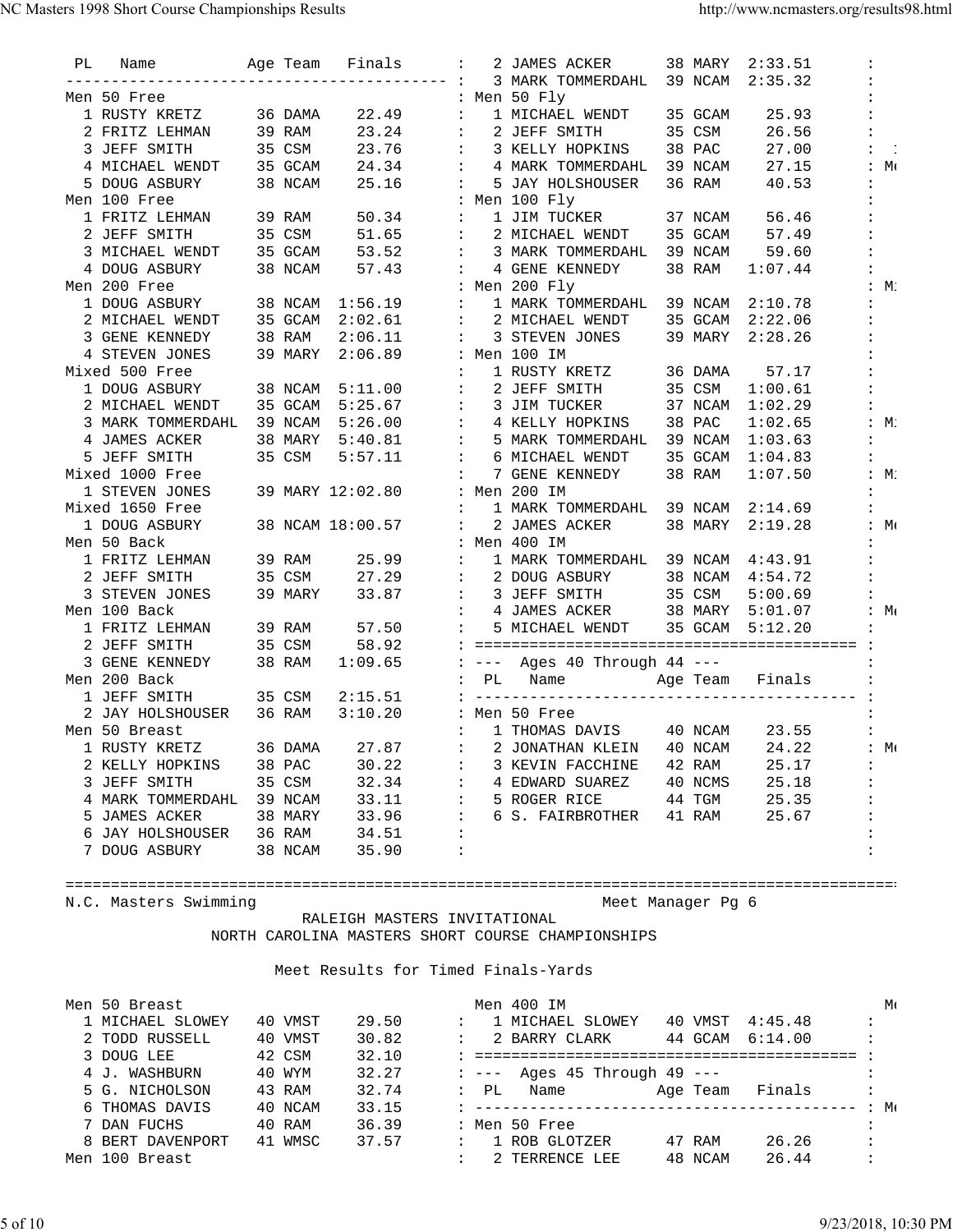| 1 MICHAEL SLOWEY | 40 VMST | 1:04.98 | $\ddot{\phantom{a}}$ | 3 DENNIS MCGRAW   | 46 DAMA | 26.94            |                      | $:M \cdot$                     |
|------------------|---------|---------|----------------------|-------------------|---------|------------------|----------------------|--------------------------------|
| 2 TODD RUSSELL   | 40 VMST | 1:08.39 | $\ddot{\phantom{a}}$ | 4 JIM NEILL       | 48 NCAM | 28.07            | $\ddot{\phantom{a}}$ |                                |
| 3 DOUG LEE       | 42 CSM  | 1:08.53 | $\ddot{\phantom{a}}$ | 5 RALPH KARPINOS  | 48 NCAM | 35.69            | $\ddot{\phantom{a}}$ |                                |
| 4 G. NICHOLSON   | 43 RAM  | 1:12.07 |                      | : Men 100 Free    |         |                  |                      | :M:                            |
| 5 THOMAS DAVIS   | 40 NCAM | 1:15.93 |                      | 1 TERRENCE LEE    | 48 NCAM | 58.38            |                      |                                |
| 6 BARRY CLARK    | 44 GCAM | 1:25.76 | $\ddot{\cdot}$       | 2 RALPH KARPINOS  | 48 NCAM | 1:19.83          | $\ddot{\cdot}$       |                                |
| Men 200 Breast   |         |         |                      | : Men 200 Free    |         |                  |                      |                                |
| 1 MICHAEL SLOWEY | 40 VMST | 2:24.25 |                      | 1 RALPH KARPINOS  | 48 NCAM | 2:59.00          | $\ddot{\phantom{a}}$ |                                |
| 2 TODD RUSSELL   | 40 VMST | 2:32.07 |                      | : Mixed 500 Free  |         |                  |                      |                                |
| 3 J. WASHBURN    | 40 WYM  | 2:35.29 | $\ddot{\phantom{a}}$ | 1 TERRENCE LEE    | 48 NCAM | 5:45.18          |                      | :M:                            |
| 4 BARRY CLARK    | 44 GCAM | 3:07.12 |                      | : Mixed 1650 Free |         |                  |                      |                                |
| Men 50 Fly       |         |         |                      | 1 DENNIS MCGRAW   |         | 46 DAMA 21:52.39 |                      |                                |
| 1 THOMAS DAVIS   | 40 NCAM | 26.24   | $\ddot{\phantom{a}}$ | 2 RALPH KARPINOS  |         | 48 NCAM 28:00.48 |                      |                                |
| 2 KEVIN FACCHINE | 42 RAM  | 27.80   |                      | : Men 50 Back     |         |                  |                      | : $M($                         |
| 3 DOUG LEE       | 42 CSM  | 27.83   | $\ddot{\phantom{a}}$ | 1 BRUCE MALLETTE  | 45 RAM  | 27.23            | $\ddot{\phantom{a}}$ |                                |
| 4 S. FAIRBROTHER | 41 RAM  | 29.18   | $\ddot{\phantom{a}}$ | 2 TERRENCE LEE    | 48 NCAM | 30.61            | $\ddot{\phantom{a}}$ |                                |
| 5 BERT DAVENPORT | 41 WMSC | 31.65   | $\ddot{\phantom{a}}$ | 3 DENNIS MCGRAW   | 46 DAMA | 34.80            | $\ddot{\phantom{a}}$ |                                |
| Men 100 Fly      |         |         |                      | 4 TERENCE BAUR    | 48 WYM  | 35.24            |                      | $\mathbf{1} = \mathbf{1}$      |
| 1 DONALD SPENCER | 40 RAM  | 59.86   |                      | : Men 100 Back    |         |                  |                      | $\mathbf{1} \quad -\mathbf{1}$ |
| Men 200 Fly      |         |         | $\ddot{\phantom{a}}$ | 1 BRUCE MALLETTE  | 45 RAM  | 58.24            |                      | $: \mathbb{L}$                 |
| 1 J. WASHBURN    | 40 WYM  | 2:53.53 | $\ddot{\phantom{a}}$ | 2 DENNIS MCGRAW   | 46 DAMA | 1:16.23          |                      | $1 - -1$                       |
| 2 BERT DAVENPORT | 41 WMSC | 3:09.83 | $\ddot{\phantom{a}}$ | 3 TERENCE BAUR    | 48 WYM  | 1:18.53          |                      | :M:                            |
| Men 100 IM       |         |         | $\ddot{\phantom{a}}$ | 4 RALPH KARPINOS  | 48 NCAM | 1:44.52          |                      |                                |
| 1 ALAN GODFREY   | 41 RAM  | 59.09   |                      | : Men 200 Back    |         |                  | $\ddot{\phantom{a}}$ |                                |
| 2 MICHAEL SLOWEY | 40 VMST | 1:00.57 | $\ddot{\phantom{a}}$ | 1 DENNIS MCGRAW   | 46 DAMA | 2:49.37          | $\ddot{\phantom{a}}$ |                                |
| 3 TODD RUSSELL   | 40 VMST | 1:01.32 | $\ddot{\phantom{a}}$ | 2 TERENCE BAUR    | 48 WYM  | 2:58.99          | $\ddot{\phantom{a}}$ |                                |
| 4 DONALD SPENCER | 40 RAM  | 1:01.72 |                      | : Men 50 Breast   |         |                  |                      |                                |
| 5 THOMAS DAVIS   | 40 NCAM | 1:02.21 | $\ddot{\phantom{a}}$ | 1 TERRENCE LEE    | 48 NCAM | 31.69            |                      |                                |
| 6 J. WASHBURN    | 40 WYM  | 1:02.31 | $\ddot{\phantom{a}}$ | 2 ROB GLOTZER     | 47 RAM  | 34.30            |                      | : $M($                         |
| 7 S. FAIRBROTHER | 41 RAM  | 1:06.46 | $\ddot{\phantom{a}}$ | 3 TERENCE BAUR    | 48 WYM  | 37.10            | $\ddot{\cdot}$       |                                |
| 8 ROGER RICE     | 44 TGM  | 1:07.73 | $\ddot{\phantom{a}}$ | 4 TOM ATKINSON    | 49 TMS  | 41.60            | $\ddot{\cdot}$       |                                |
| 9 G. NICHOLSON   | 43 RAM  | 1:07.94 |                      | : Men 100 Breast  |         |                  | $\ddot{\phantom{a}}$ |                                |
| 10 EDWARD SUAREZ | 40 NCMS | 1:10.85 | $\ddot{\phantom{a}}$ | 1 TERRENCE LEE    | 48 NCAM | 1:09.48          | $\ddot{\phantom{a}}$ |                                |
| Men 200 IM       |         |         | $\ddot{\phantom{a}}$ | 2 TERENCE BAUR    | 48 WYM  | 1:20.66          | $\ddot{\cdot}$       |                                |
| 1 ALAN GODFREY   | 41 RAM  | 2:08.20 | $\ddot{\phantom{a}}$ | 3 RALPH KARPINOS  | 48 NCAM | 1:44.88          | $\ddot{\phantom{a}}$ |                                |
| 2 MICHAEL SLOWEY | 40 VMST | 2:14.35 |                      | : Men 200 Breast  |         |                  |                      |                                |
| 3 DONALD SPENCER | 40 RAM  | 2:14.79 | $\ddot{\phantom{a}}$ | 1 TERRENCE LEE    | 48 NCAM | 2:34.03          |                      |                                |
| 4 J. WASHBURN    | 40 WYM  | 2:16.23 | $\ddot{\phantom{a}}$ | 2 JIM NEILL       | 48 NCAM | 2:54.99          |                      | :M:                            |
| 5 G. NICHOLSON   | 43 RAM  | 2:29.81 | $\ddot{\cdot}$       | 3 TERENCE BAUR    | 48 WYM  | 3:00.69          |                      |                                |
| 6 DAN FUCHS      | 40 RAM  | 2:36.11 | $\ddot{\phantom{a}}$ |                   |         |                  |                      |                                |
| 7 BERT DAVENPORT | 41 WMSC | 2:49.71 | $\ddot{\phantom{a}}$ |                   |         |                  |                      |                                |
| 8 BARRY CLARK    | 44 GCAM | 2:56.47 | $\ddot{\cdot}$       |                   |         |                  | $\ddot{\cdot}$       |                                |

N.C. Masters Swimming and Meet Manager Pg 7

 RALEIGH MASTERS INVITATIONAL NORTH CAROLINA MASTERS SHORT COURSE CHAMPIONSHIPS

| Mixed 500 Free                     |         |                 |                |                               |                                         |                             | $M_{\rm f}$                 |
|------------------------------------|---------|-----------------|----------------|-------------------------------|-----------------------------------------|-----------------------------|-----------------------------|
| 1 ROBERT POILETMAN 54 UNAT 5:52.09 |         |                 |                |                               | $: --- A$ qes 55 Through 59 ---         |                             |                             |
| 2 JAMES SLAUGHTER 52 RAM           |         | 7:05.92         |                |                               |                                         | $:M \rightarrow \mathbb{R}$ |                             |
| Mixed 1000 Free                    |         |                 |                |                               |                                         |                             |                             |
| 1 PETER MCGRAIN                    |         | 53 RAM 13:07.00 |                |                               | : Men 50 Free                           |                             |                             |
| 2 JAMES SLAUGHTER 52 RAM 14:37.29  |         |                 |                |                               | 27.59<br>: 1 ROLFFS PINKERTON 59 NCAM   |                             |                             |
| Men 50 Back                        |         |                 | $\ddot{\cdot}$ |                               | 32.63<br>2 GEORGE ANTONELLI 56 NCAM     | $:M \in \mathbb{N}$         |                             |
| 1 DAVID CASTLE                     | 50 SCMM | 33.37           |                | $\mathbf{1}$ and $\mathbf{1}$ | 33.30<br>3 JAMES ENYART<br>56 WYM       |                             |                             |
| 2 BOB LIST                         | 52 SCMM | 33.61           | $\mathbf{L}$   |                               | 55 RAM<br>36.40<br>4 BILL ALEXANDER     | :M:                         |                             |
| 3 JONATHAN WAHL                    | 53 NCAM | 47.94           |                |                               | : Men 100 Free                          |                             |                             |
| Men 100 Back                       |         |                 |                |                               | : 1 ROLFFS PINKERTON 59 NCAM<br>1:02.73 |                             | $\mathbf{1}$ = $\mathbf{1}$ |
| 1 ROBERT POILETMAN 54 UNAT         |         | 1:05.70         | $\mathbf{L}$   |                               | 1:16.02<br>2 JAMES ENYART<br>56 WYM     | $1 - -1$                    |                             |
| 2 BOB LIST                         | 52 SCMM | 1:15.19         | $\mathbf{L}$   |                               | 3 NORMAN MACARTNEY 59 SCMM<br>1:20.11   | $\mathbf{1}$                |                             |
| Men 200 Back                       |         |                 |                |                               | : Men 200 Free                          | $1 - -$                     |                             |
| 1 JOHN LAWRENCE                    | 51 PEAK |                 |                |                               | 56 WYM<br>2:57.66                       | $:M_{\mathfrak{t}}$         |                             |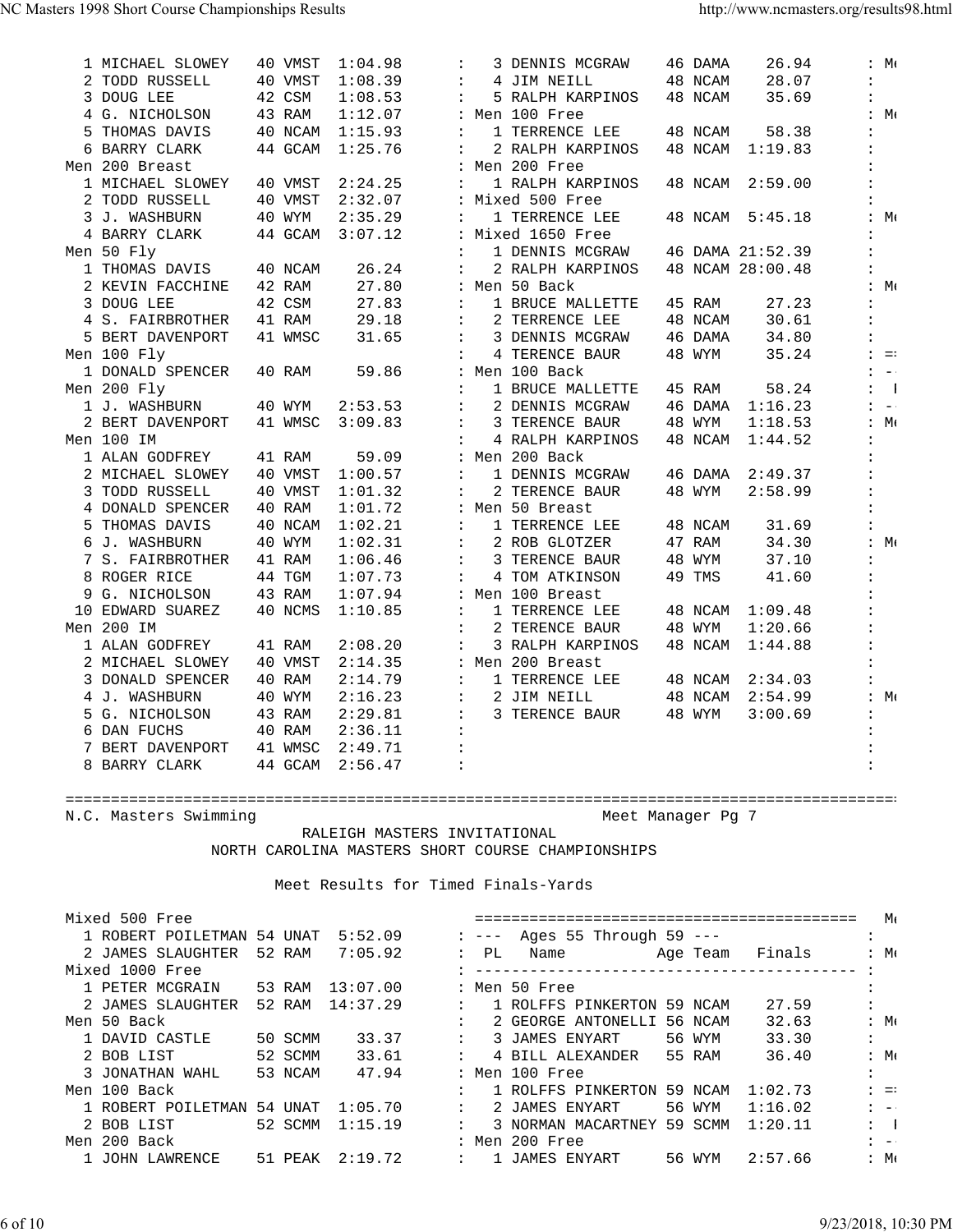| Men 50 Breast                      |         |         |                      |                      | 2 BILL ALEXANDER                   | 55 RAM  | 2:57.68         |            |
|------------------------------------|---------|---------|----------------------|----------------------|------------------------------------|---------|-----------------|------------|
| 1 EDWIN MCCOWAN                    | 50 VMST | 34.92   | $\mathbf{L}$         |                      | 3 NORMAN MACARTNEY 59 SCMM         |         | 3:00.97         |            |
| 2 DAVID CASTLE                     | 50 SCMM | 35.61   |                      |                      | : Mixed 500 Free                   |         |                 |            |
| 3 PETER MCGRAIN                    | 53 RAM  | 36.27   | $\mathbf{L}$         |                      | 1 DAN MURPHY                       | 56 NCAM | 7:17.80         |            |
| 4 JAMES SLAUGHTER 52 RAM           |         | 36.84   |                      | $\mathbf{L}$         | 2 JAMES ENYART                     | 56 WYM  | 8:09.13         |            |
| 5 JONATHAN WAHL                    | 53 NCAM | 41.31   |                      |                      | 3 NORMAN MACARTNEY 59 SCMM         |         | 8:16.45         | :M:        |
| Men 100 Breast                     |         |         |                      | $\ddot{\phantom{a}}$ | Mixed 1000 Free                    |         |                 |            |
| 1 ROBERT POILETMAN 54 UNAT         |         | 1:11.99 | $\ddot{\phantom{a}}$ |                      | 1 JAMES ENYART                     |         | 56 WYM 16:47.38 |            |
| 2 EDWIN MCCOWAN                    | 50 VMST | 1:21.20 |                      |                      | : Men 50 Back                      |         |                 |            |
| 3 JAMES SLAUGHTER 52 RAM           |         | 1:26.31 | $\ddot{\phantom{a}}$ |                      | 1 ROLFFS PINKERTON 59 NCAM         |         | 33.04           | :M:        |
| Men 200 Breast                     |         |         |                      |                      | 2 DAN MURPHY                       | 56 NCAM | 39.87           |            |
| 1 ROBERT POILETMAN 54 UNAT         |         | 2:34.47 | $\ddot{\phantom{a}}$ |                      | 3 JAMES ENYART                     | 56 WYM  | 46.39           |            |
| 2 JAMES SLAUGHTER                  | 52 RAM  | 3:15.14 | $\ddot{\phantom{a}}$ |                      | 4 BILL ALEXANDER                   | 55 RAM  | 47.83           | :M:        |
| 3 CHRIS FROGLEY                    | 54 PLAN | 3:22.76 |                      | $\mathbf{L}$         | Men 100 Back                       |         |                 |            |
| Men 50 Fly                         |         |         |                      |                      | 1 ROLFFS PINKERTON 59 NCAM         |         | 1:11.96         | :M:        |
| 1 PETER MCGRAIN                    | 53 RAM  | 28.89   | $\ddot{\phantom{a}}$ |                      | 2 DAN MURPHY                       | 56 NCAM | 1:23.62         |            |
| 2 BOB LIST                         | 52 SCMM | 29.67   |                      |                      | : Men 200 Back                     |         |                 | $:M \cdot$ |
| 3 DAVID CASTLE                     | 50 SCMM | 30.00   | $\ddot{\phantom{a}}$ |                      | 1 ROLFFS PINKERTON 59 NCAM         |         | 2:42.33         |            |
| 4 JONATHAN WAHL                    | 53 NCAM | 40.16   |                      |                      | 2 DAN MURPHY                       | 56 NCAM | 2:59.20         |            |
| Men 100 Fly                        |         |         |                      |                      | : Men 50 Breast                    |         |                 |            |
| 1 ROBERT POILETMAN 54 UNAT         |         | 58.11   | $\mathbf{r}$         |                      | 1 NORMAN MACARTNEY 59 SCMM         |         | 42.07           | :M:        |
| 2 PETER MCGRAIN                    | 53 RAM  | 1:12.57 | $\mathbf{L}$         |                      | 2 DAN MURPHY                       | 56 NCAM | 42.62           |            |
| Men 200 Fly                        |         |         |                      |                      | 3 JAMES ENYART                     | 56 WYM  | 50.00           | :M:        |
| 1 ROBERT POILETMAN 54 UNAT 2:10.93 |         |         |                      |                      | - GEORGE ANTONELLI 56 NCAM         |         | DO              |            |
| Men 100 IM                         |         |         |                      |                      | Men 100 Breast                     |         |                 | :M:        |
| 1 PETER MCGRAIN                    | 53 RAM  | 1:11.26 |                      |                      | 1 GEORGE ANTONELLI 56 NCAM 1:42.80 |         |                 |            |
| 2 EDWIN MCCOWAN                    | 50 VMST | 1:13.62 |                      |                      | : Men 200 Breast                   |         |                 |            |
| 3 DAVID CASTLE                     | 50 SCMM | 1:14.84 | $\ddot{\phantom{a}}$ |                      | 1 DAN MURPHY                       | 56 NCAM | 3:20.10         |            |
| 4 JONATHAN WAHL                    | 53 NCAM | 1:28.07 | $\ddot{\phantom{a}}$ |                      | 2 GEORGE ANTONELLI 56 NCAM         |         | 3:54.99         |            |
| 5 CHRIS FROGLEY                    | 54 PLAN | 1:30.64 |                      |                      | : Men 50 Fly                       |         |                 | :M:        |
| Men 200 IM                         |         |         |                      |                      | 1 DAN MURPHY                       | 56 NCAM | 39.96           |            |
| 1 PETER MCGRAIN                    | 53 RAM  | 2:52.54 | $\ddot{\phantom{a}}$ |                      | 2 NORMAN MACARTNEY 59 SCMM         |         | 42.94           |            |
|                                    |         |         |                      |                      | 3 GEORGE ANTONELLI 56 NCAM         |         | 46.40           | :M:        |
|                                    |         |         |                      |                      |                                    |         |                 |            |
|                                    |         |         |                      |                      |                                    |         |                 |            |

N.C. Masters Swimming

 RALEIGH MASTERS INVITATIONAL NORTH CAROLINA MASTERS SHORT COURSE CHAMPIONSHIPS

|    | Men 50 Fly                     |         |               |              | Mixed 500 Free                                               |              |                    |                      | $=$                       |
|----|--------------------------------|---------|---------------|--------------|--------------------------------------------------------------|--------------|--------------------|----------------------|---------------------------|
|    |                                |         |               |              | 1 RUDOLF MORVAY 60 CSM 53.13 : 1 DON GREETHAM 76 WYM 8:55.46 |              |                    |                      | $1 - -$                   |
|    | 2 MIKE STROUPE 60 RAM 1:10.00  |         |               |              | : Men 50 Fly                                                 |              |                    |                      | $\mathbf{1}$              |
|    | Men 100 IM                     |         |               |              | : 1 DON GREETHAM                                             |              | 76 WYM 46.02       |                      | $1 - -$                   |
|    | 1 MILTON GEE 61 CSM            |         | 1:17.65       |              | : Men 100 IM                                                 |              |                    |                      | : W <sub>C</sub>          |
|    | 2 RUDOLF MORVAY 60 CSM         |         | 1:39.36       |              | : 1 DON GREETHAM 76 WYM 1:40.57                              |              |                    | $\ddot{\phantom{a}}$ |                           |
|    | 3 MIKE STROUPE                 | 60 RAM  | 2:27.16       |              |                                                              |              |                    |                      |                           |
|    |                                |         |               |              |                                                              |              |                    |                      | $\mathbf{\ddot{.}}$       |
|    | $---$ Ages 65 Through 69 $---$ |         |               |              |                                                              |              |                    |                      | : Wo                      |
| PL |                                |         |               |              |                                                              |              |                    |                      |                           |
|    |                                |         |               |              |                                                              |              |                    |                      | $\mathbf{1}$              |
|    | Men 50 Free                    |         |               |              | : 1 RAM A W-19 RAM 1:57.78                                   |              |                    |                      | $\mathbf{L}$ :            |
|    | 1 ROMAS WHITE                  |         | 67 SCMM 33.88 |              | : GEORGIA GRAY-20 C. BRAUNSTEIN-29                           |              |                    |                      | : W <sub>0</sub>          |
|    | Men 50 Back                    |         |               |              | MICHELLE DUVAL-28                                            | SUSAN FAY-30 |                    |                      |                           |
|    | 1 ROMAS WHITE                  | 67 SCMM | 48.86         |              | : Women 200 R-Medley                                         |              |                    |                      | $\mathbf{1}$              |
|    | Men 50 Breast                  |         |               |              | $: 1$ RAM A $W-19$                                           |              | RAM 2:14.97        |                      | $\mathbf{z} = \mathbf{y}$ |
|    | 1 ROMAS WHITE                  |         | 67 SCMM 42.72 | $\mathbf{L}$ | LEE ANNE BRITT-23                                            |              | MARGIE SPRINGER-37 |                      | $\ddot{z}$ = :            |
|    | Men 50 Fly                     |         |               |              | GEORGIA GRAY-20                                              |              | C. BRAUNSTEIN-29   |                      | $: - -$                   |
|    | 1 ROMAS WHITE 67 SCMM 41.63    |         |               |              | : Women 400 R-Free                                           |              |                    |                      | $\mathbf{1}$              |
|    |                                |         |               |              |                                                              |              | RAM 4:31.28        |                      | $1 - -$                   |
|    | $---$ Ages 70 Through 74 $---$ |         |               |              | : C. BRAUNSTEIN-29 MICHELLE DUVAL-28                         |              |                    |                      | : W <sub>0</sub>          |
| PL |                                |         |               |              |                                                              |              | LEE ANNE BRITT-23  | $\ddot{\phantom{a}}$ |                           |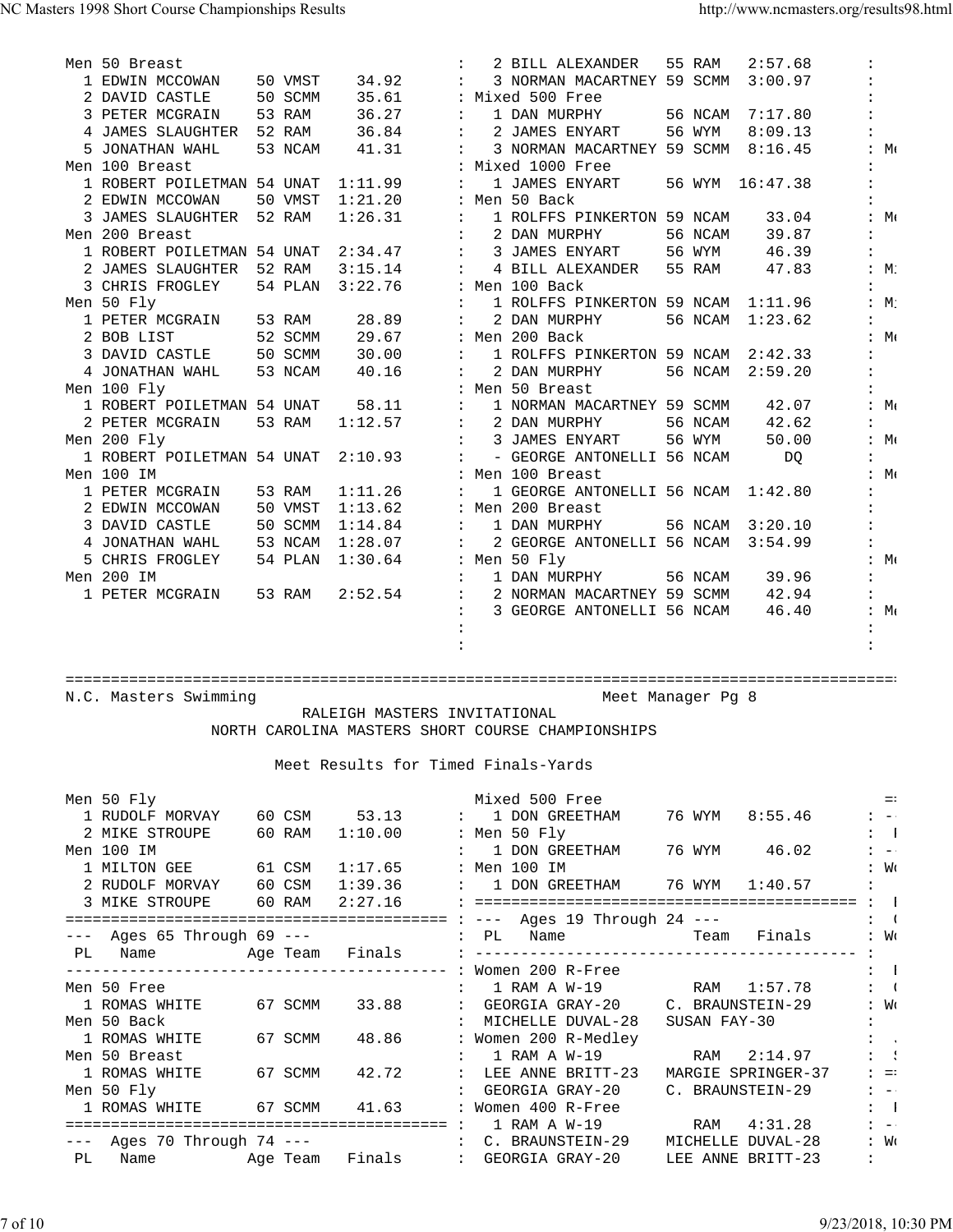| Men 50 Free                                    |  |  | : --- Ages 25 Through 34 ---                       |                                                                      | $\mathbf{z} = 1$          |
|------------------------------------------------|--|--|----------------------------------------------------|----------------------------------------------------------------------|---------------------------|
|                                                |  |  |                                                    | 1 WILLIAM IRWIN 70 GCAM 29.48 : PL Name Neam Team Finals             | $\colon$ $W_0$            |
| 2 JOHN MURPHY 73 CSM 31.65                     |  |  |                                                    |                                                                      |                           |
| Men 100 Free                                   |  |  | : Women 200 R-Free                                 |                                                                      | $\mathbf{L}$ :            |
|                                                |  |  |                                                    | 1 WILLIAM IRWIN 70 GCAM 1:08.77 : 1 NCAM A W-25 NCAM 1:54.66         | $\mathbf{1}$ $\mathbf{1}$ |
|                                                |  |  |                                                    | 2 JOHN MURPHY 73 CSM 1:13.30 : JUDY MCSWEENY-29 SIAN HUNTER-31       | $\colon$ $W_0$            |
| Men 200 Free                                   |  |  |                                                    | : PATRICIA HOGAN-28 ANGELIQUE GEISS-33                               |                           |
| 1 WILLIAM IRWIN 70 GCAM 2:36.15 : - CSM A W-25 |  |  |                                                    | CSM DQ                                                               | $\mathbf{I}$ (            |
| Men 50 Back                                    |  |  |                                                    | : BETTE FREDERICK-38 SUSAN NESTOR-36                                 | $\mathbf{i}$ $\mathbf{j}$ |
| 1 JOHN MURPHY                                  |  |  | 73 CSM 38.73 : H. HAGERMAN-27                      | W. CRITTENDON-39                                                     | $\ddot{z}$ = $\ddot{z}$   |
| Men 100 Back                                   |  |  | : Women 200 R-Medley                               |                                                                      | $\sim$ $ \sim$            |
| 1 JOHN MURPHY                                  |  |  |                                                    | 73 CSM 1:29.43 : 1 NCAM A W-25 NCAM 2:09.65                          | $\mathbf{1}$ $\mathbf{1}$ |
| Men 50 Breast                                  |  |  |                                                    | : SIAN HUNTER-31 JUDY MCSWEENY-29                                    | $1 - -1$                  |
|                                                |  |  |                                                    | 1 WILLIAM IRWIN 70 GCAM 38.79 : PATRICIA HOGAN-28 ANGELIQUE GEISS-33 | :M:                       |
| Men 50 Fly                                     |  |  | : 2 CSM A W-25 CSM 2:21.55                         |                                                                      |                           |
|                                                |  |  |                                                    | 1 WILLIAM IRWIN 70 GCAM 35.61 : W. CRITTENDON-39 SUSAN NESTOR-36     | $\mathbf{i}$ $\mathbf{j}$ |
| Men 100 IM                                     |  |  |                                                    | : H. HAGERMAN-27 BETTE FREDERICK-38                                  | $\mathbf{1}$ $\mathbf{1}$ |
|                                                |  |  | 1 WILLIAM IRWIN 70 GCAM 1:20.74 : Women 400 R-Free |                                                                      |                           |
|                                                |  |  |                                                    |                                                                      | $\mathbf{I}$ :            |
| $---$ Ages 75 Through 79 $---$                 |  |  | : JUDY MCSWEENY-29 SIAN HUNTER-31                  |                                                                      | $\mathbf{L} = \mathbf{L}$ |
|                                                |  |  |                                                    | PL Name . Age Team Finals : ANGELIQUE GEISS-33 PATRICIA HOGAN-28     | $:M_{\epsilon}$           |
|                                                |  |  |                                                    |                                                                      |                           |
| Men 50 Free                                    |  |  |                                                    |                                                                      | $\mathbf{r}$              |
| 1 DON GREETHAM 76 WYM 33.84                    |  |  |                                                    |                                                                      | $\mathbf{z} = \mathbf{z}$ |
| Men 200 Free                                   |  |  |                                                    |                                                                      |                           |
| 1 DON GREETHAM 76 WYM 3:24.57                  |  |  |                                                    |                                                                      | ÷                         |
|                                                |  |  |                                                    |                                                                      |                           |
|                                                |  |  |                                                    |                                                                      |                           |

N.C. Masters Swimming and Meet Manager Pg 9

RALEIGH MASTERS INVITATIONAL

NORTH CAROLINA MASTERS SHORT COURSE CHAMPIONSHIPS

| Ages $25$ Through $34$ ---<br>$---$<br>PL<br>Name | Team Finals :     |                                   | - SCMM A M-45<br>$\mathbf{1}$ and $\mathbf{1}$<br>DAVID CASTLE-50 | SCMM<br>DO<br>N. MACARTNEY-59 | $: - -$<br>$\mathbf{1}$  |
|---------------------------------------------------|-------------------|-----------------------------------|-------------------------------------------------------------------|-------------------------------|--------------------------|
|                                                   |                   |                                   | BOB LIST-52                                                       | ROMAS WHITE-67                | $\overline{\phantom{a}}$ |
| Men 200 R-Free                                    |                   |                                   | : Men 200 R-Medley                                                |                               | :M:                      |
| 1 CSM A M-25                                      | 1:40.12<br>CSM    |                                   | 1 RAM A M-45                                                      | 2:01.77<br>RAM                |                          |
| JEFF SMITH-35                                     | JOHN DENISON-34   | <b>Contractor</b>                 | BRUCE MALLETTE-45                                                 | ROB GLOTZER-47                | $\blacksquare$           |
| JERRY CLARK-60                                    | DOUG LEE-42       |                                   | PETER MCGRAIN-53                                                  | <b>JAMES SLAUGHTER-52</b>     | $\overline{\phantom{a}}$ |
| Men 200 R-Medley                                  |                   |                                   | 2 SCMM A M-45                                                     | SCMM 2:20.45                  |                          |
| 1 RAM A M-25                                      | RAM 1:55.16       |                                   | N. MACARTNEY-59                                                   | ROMAS WHITE-67                | $\blacksquare$           |
| FRITZ LEHMAN-39                                   | TIM SEXAUER-32    | $\mathbf{r}$                      | DAVID CASTLE-50                                                   | BOB LIST-52                   | $\blacksquare$           |
| GENE KENNEDY-38                                   | SCOTT FULLER-32   |                                   | 3 NCAM A M-45                                                     | NCAM 2:25.29                  |                          |
| Men 400 R-Free                                    |                   |                                   | JIM NEILL-48                                                      | RALPH KARPINOS-48             | $\sim$                   |
| 1 RAM A M-25                                      | RAM 3:48.09       | $\ddot{\phantom{a}}$              | DAN MURPHY-56                                                     | R. PINKERTON-59               | $\mathbf{L}$             |
| SCOTT FULLER-32                                   | JAY HOLSHOUSER-36 |                                   | : Men 400 R-Free                                                  |                               | $M$ :                    |
| GENE KENNEDY-38                                   | DONALD SPENCER-40 | $\ddot{\cdot}$                    | 1 RAM A M-45                                                      | 4:21.38<br>RAM                |                          |
|                                                   |                   |                                   | ROB GLOTZER-47                                                    | JAMES SLAUGHTER-52            | $\sim$                   |
| --- Ages 35 Through 44 ---                        |                   | $\cdot$ :                         | PETER MCGRAIN-53                                                  | <b>BRUCE MALLETTE-45</b>      | $\overline{1}$           |
| Name<br>PL                                        |                   | Team Finals :                     | 2 NCAM A M-45                                                     | NCAM 5:01.89                  |                          |
|                                                   |                   | ------ :                          | RALPH KARPINOS-48                                                 | TERRENCE LEE-48               | $\Box$                   |
| Men 200 R-Free                                    |                   |                                   | JONATHAN WAHL-53                                                  | DAN MURPHY-56                 | $\sim$ 10                |
| 1 RAM A M-35                                      | 1:37.98<br>RAM    |                                   |                                                                   |                               |                          |
| ALAN GODFREY-41                                   | KEVIN FACCHINE-42 |                                   | $---$ Ages 55 Through 64 $---$                                    |                               | - 1                      |
| GENE KENNEDY-38                                   | DONALD SPENCER-40 |                                   | PL<br>Name                                                        | Finals<br><b>Team</b> Team    | $\blacksquare$           |
| 1 NCAM A M-35                                     | NCAM 1:37.98      |                                   |                                                                   |                               |                          |
| JONATHAN KLEIN-40                                 | THOMAS DAVIS-40   |                                   | Men 200 R-Free                                                    |                               | $\left($                 |
| MARK TOMMERDAHL-39                                | DOUG ASBURY-38    | $\ddot{\phantom{a}}$              | 1 CSM A M-55 CSM                                                  | 2:21.09                       | $\blacksquare$           |
| 3 RAM B M-35                                      | 1:50.26<br>RAM    | $\sim 10^{11}$ and $\sim 10^{11}$ | BILL APPELBAUM-62                                                 | JOHN MURPHY-73                | $=$ :                    |
| S. FAIRBROTHER-41                                 | DAN FUCHS-40      |                                   | RUDOLF MORVAY-60                                                  | MILTON GEE-61                 | $: --$                   |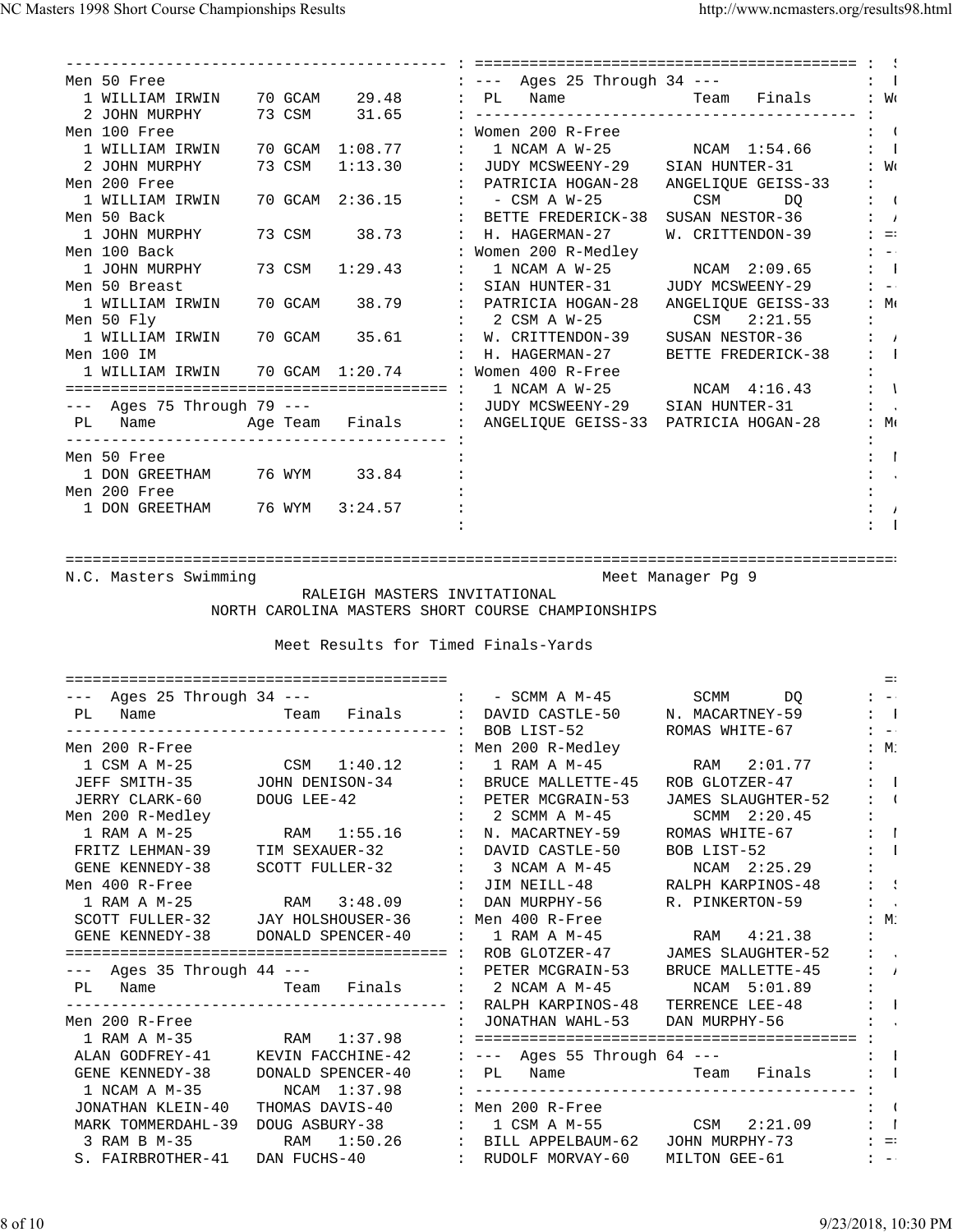JAY HOLSHOUSER-36 G. NICHOLSON-43 : Men 200 R-Medley : 1<br>Men 200 R-Medley : Particle : Particle South A M-55 (Particle South A Microsoft South A Microsoft South A Micr Men 200 R-Medley : - CSM A M-55 CSM DQ : -- 1 NCAM A M-35 NCAM 1:49.97 : BILL APPELBAUM-62 JERRY CLARK-60 : Mi TERRENCE LEE-48 JONATHAN KLEIN-40 : MILTON GEE-61 JOHN MURPHY-73 : JIM TUCKER-37 THOMAS DAVIS-40 : ========================================== : S 2 RAM A M-35 RAM 1:52.37 : --- Ages 19 Through 24 --- : F ALAN GODFREY-41 G. NICHOLSON-43 : PL Name Team Finals : DONALD SPENCER-40 KEVIN FACCHINE-42 : ------------------------------------------ : B Men 400 R-Free : Nixed 200 R-Free : Mixed 200 R-Free : Museum : Mixed 200 R-Free : March 200 R-Free : March 200 R 1 NCAM A M-35 NCAM 3:45.89 : 1 RAM A X-19 RAM 1:44.90 : M. JONATHAN KLEIN-40 THOMAS DAVIS-40 : C. BRAUNSTEIN-29W LEE ANNE BRITT-23W : DOUG ASBURY-38 MARK TOMMERDAHL-39 : MARC WITTMEYER-22M JASON CROWDER-23M : : ========================================== : Mixed 200 R-Medley : F --- Ages 45 Through 54 --- : 1 RAM A X-19 RAM 2:01.76 : PL Name Team Finals : MARC WITTMEYER-22M LEE ANNE BRITT-23W : W ------------------------------------------ : GEORGIA GRAY-20W JASON CROWDER-23M : D Men 200 R-Free : 2 NCAM A X-19 NCAM 2:01.88 : 1 RAM A M-45 RAM 1:47.09 : PATRICIA HOGAN-28W GREG ZOLTNERS-33M : 1 ROB GLOTZER-47 JAMES SLAUGHTER-52 : JUDY MCSWEENY-29W AARON WANDS-23M : : PETER MCGRAIN-53 BRUCE MALLETTE-45 : 2 NCAM A M-45 NCAM 2:13.04 :  $\frac{1}{2}$  RALPH KARPINOS-48 DAN MURPHY-56 : : K JONATHAN WAHL-53 JIM NEILL-48 ============================================================================================ N.C. Masters Swimming Meet Manager Pg 10 RALEIGH MASTERS INVITATIONAL NORTH CAROLINA MASTERS SHORT COURSE CHAMPIONSHIPS Meet Results for Timed Finals-Yards ========================================== --- Ages 45 Through 54 --- PL Name **Team** Finals ------------------------------------------ Mixed 200 R-Free 1 RAM A X-45 RAM 2:04.18 SALLY NEWELL-60W CEIL BLACKWELL-57W BRUCE MALLETTE-45M ROB GLOTZER-47M Mixed 200 R-Medley 1 RAM A X-45 RAM 2:14.57 CEIL BLACKWELL-57W BRUCE MALLETTE-45M ROB GLOTZER-47M SALLY NEWELL-60W 2 NCAM A X-45 NCAM 3:03.32 DAN MURPHY-56M S.A.M. BROOKS-54W RALPH KARPINOS-48M CATHY COLE-51W ============================================================================================ RALEIGH MASTERS INVITATIONAL NORTH CAROLINA MASTERS SHORT COURSE CHAMPIONSHIPS High Point Winners

| Age<br>Group | Men           | Women             |
|--------------|---------------|-------------------|
| $19 - 24$    | Jason Crowder | Lee Anne Britt    |
| $25 - 29$    | Andy Farrell  | Judy McSweeny     |
| $30 - 34$    | Greg Zoltners | Sian Hunter       |
| $35 - 39$    | Jeff Smith    | Karen Tallmadge   |
| $40 - 44$    | Thomas Davis  | Bobbie Jo Seaborn |
| $45 - 49$    | Terrence Lee  | Frances Shepherd  |
| $50 - 54$    | Peter McGrain | Pamela Wingerter  |
| $55 - 59$    | Dan Murphy    | Dawn Stroupe      |
|              |               |                   |